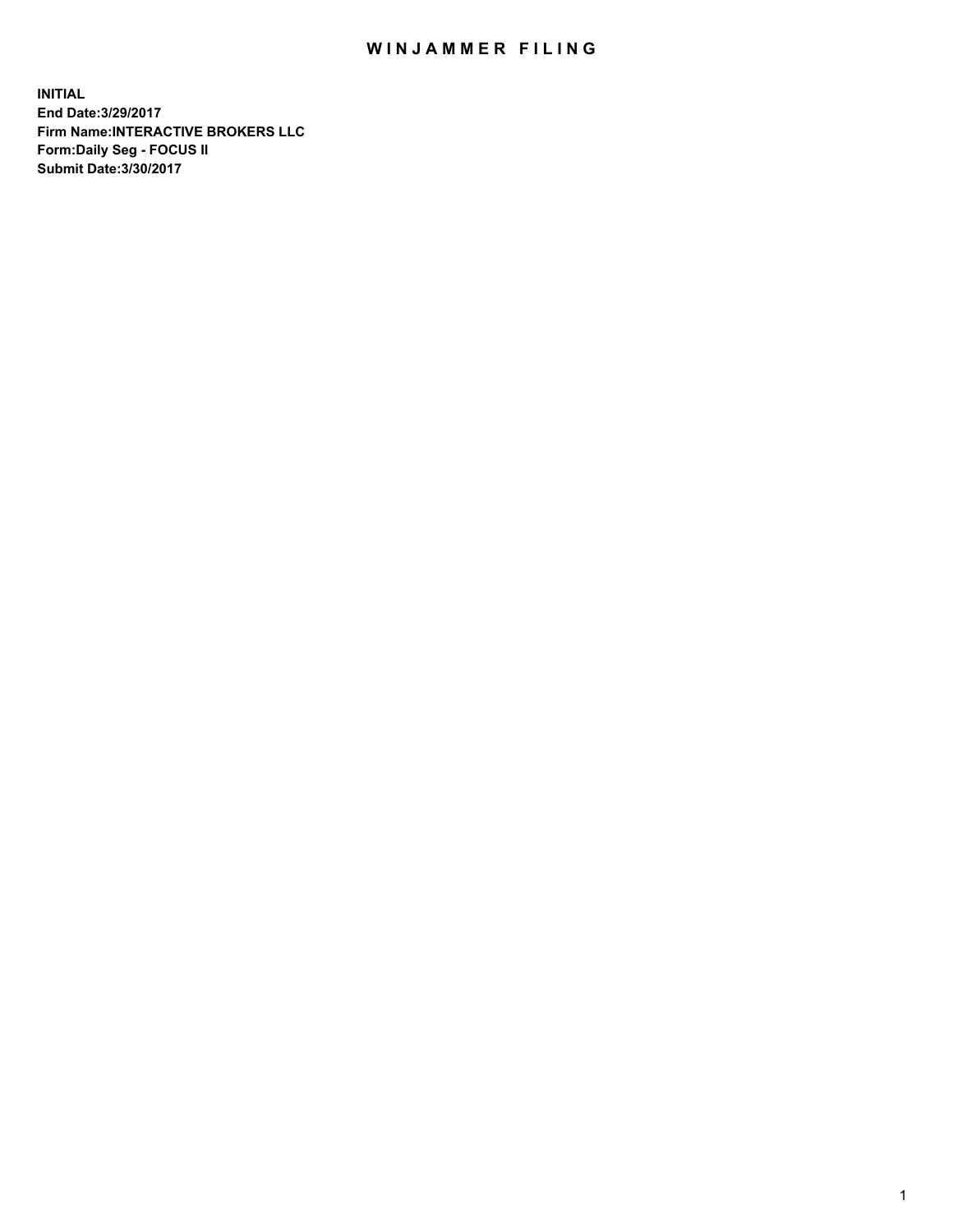## **INITIAL End Date:3/29/2017 Firm Name:INTERACTIVE BROKERS LLC Form:Daily Seg - FOCUS II Submit Date:3/30/2017 Daily Segregation - Cover Page**

| Name of Company<br><b>Contact Name</b><br><b>Contact Phone Number</b><br><b>Contact Email Address</b>                                                                                                                                                                                                                          | <b>INTERACTIVE BROKERS LLC</b><br>James Menicucci<br>203-618-8085<br><u>jmenicucci@interactivebrokers.c</u><br>om |
|--------------------------------------------------------------------------------------------------------------------------------------------------------------------------------------------------------------------------------------------------------------------------------------------------------------------------------|-------------------------------------------------------------------------------------------------------------------|
| FCM's Customer Segregated Funds Residual Interest Target (choose one):<br>a. Minimum dollar amount: ; or<br>b. Minimum percentage of customer segregated funds required:%; or<br>c. Dollar amount range between: and; or<br>d. Percentage range of customer segregated funds required between:% and%.                          | $\overline{\mathbf{0}}$<br>0<br>155,000,000 245,000,000<br>0 <sub>0</sub>                                         |
| FCM's Customer Secured Amount Funds Residual Interest Target (choose one):<br>a. Minimum dollar amount: ; or<br>b. Minimum percentage of customer secured funds required:%; or<br>c. Dollar amount range between: and; or<br>d. Percentage range of customer secured funds required between:% and%.                            | $\overline{\mathbf{0}}$<br>$\overline{\mathbf{0}}$<br>80,000,000 120,000,000<br>00                                |
| FCM's Cleared Swaps Customer Collateral Residual Interest Target (choose one):<br>a. Minimum dollar amount: ; or<br>b. Minimum percentage of cleared swaps customer collateral required:% ; or<br>c. Dollar amount range between: and; or<br>d. Percentage range of cleared swaps customer collateral required between:% and%. | $\overline{\mathbf{0}}$<br>$\overline{\mathbf{0}}$<br>0 <sub>0</sub><br><u>00</u>                                 |

Attach supporting documents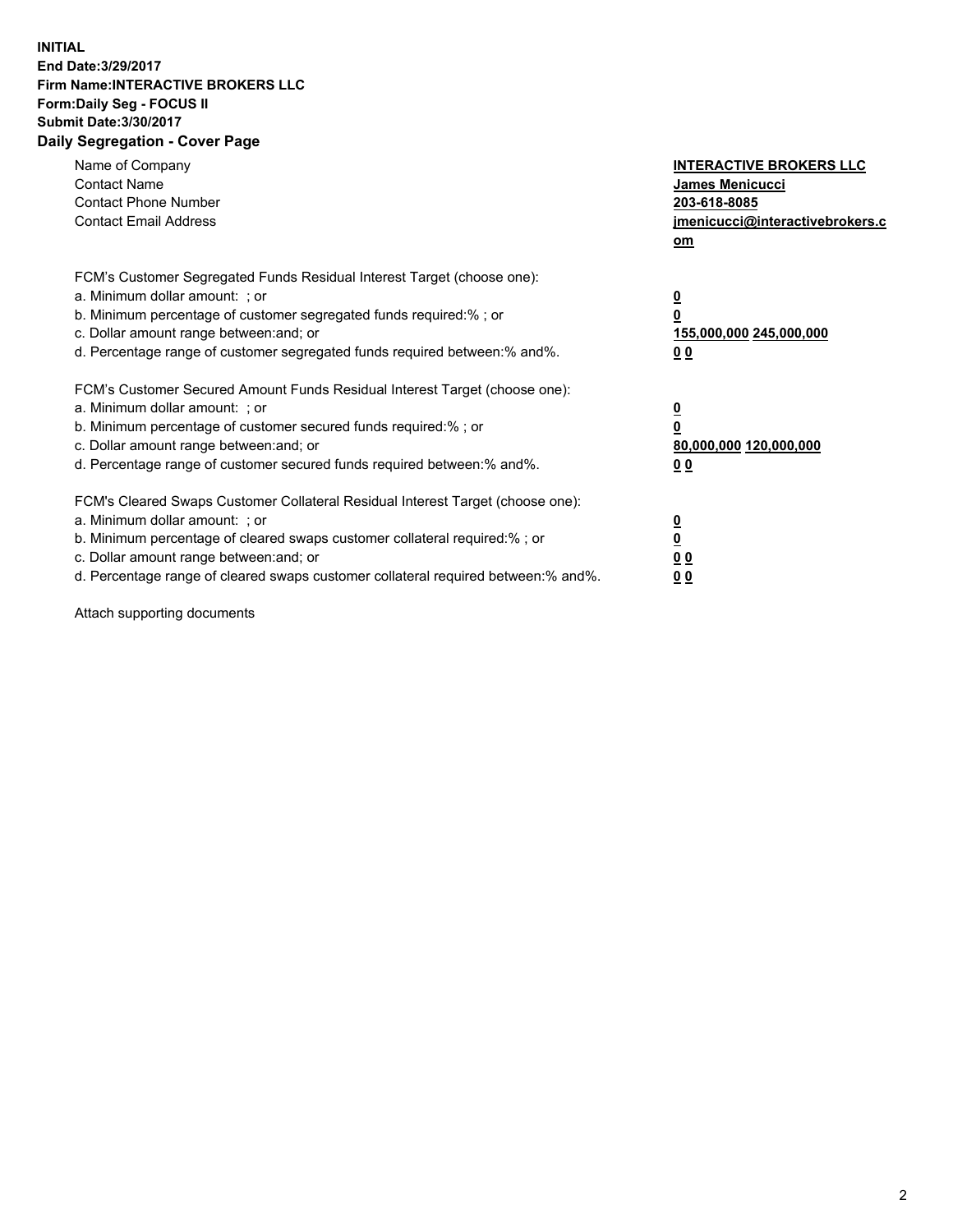## **INITIAL End Date:3/29/2017 Firm Name:INTERACTIVE BROKERS LLC Form:Daily Seg - FOCUS II Submit Date:3/30/2017**

## **Daily Segregation - Secured Amounts**

|     | Foreign Futures and Foreign Options Secured Amounts                                         |                                               |
|-----|---------------------------------------------------------------------------------------------|-----------------------------------------------|
|     | Amount required to be set aside pursuant to law, rule or regulation of a foreign            | $0$ [7305]                                    |
|     | government or a rule of a self-regulatory organization authorized thereunder                |                                               |
| 1.  | Net ledger balance - Foreign Futures and Foreign Option Trading - All Customers             |                                               |
|     | A. Cash                                                                                     | 408,064,910 [7315]                            |
|     | B. Securities (at market)                                                                   | $0$ [7317]                                    |
| 2.  | Net unrealized profit (loss) in open futures contracts traded on a foreign board of trade   | $-2,560,407$ [7325]                           |
| 3.  | Exchange traded options                                                                     |                                               |
|     | a. Market value of open option contracts purchased on a foreign board of trade              | 126,136 [7335]                                |
|     | b. Market value of open contracts granted (sold) on a foreign board of trade                | $-34,459$ [7337]                              |
| 4.  | Net equity (deficit) (add lines 1.2. and 3.)                                                | 405,596,180 [7345]                            |
| 5.  | Account liquidating to a deficit and account with a debit balances - gross amount           | 64,889 [7351]                                 |
|     | Less: amount offset by customer owned securities                                            | 0 [7352] 64,889 [7354]                        |
| 6.  | Amount required to be set aside as the secured amount - Net Liquidating Equity              | 405,661,069 [7355]                            |
|     | Method (add lines 4 and 5)                                                                  |                                               |
| 7.  | Greater of amount required to be set aside pursuant to foreign jurisdiction (above) or line | 405,661,069 [7360]                            |
|     | 6.                                                                                          |                                               |
|     | FUNDS DEPOSITED IN SEPARATE REGULATION 30.7 ACCOUNTS                                        |                                               |
| 1.  | Cash in banks                                                                               |                                               |
|     | A. Banks located in the United States                                                       |                                               |
|     | B. Other banks qualified under Regulation 30.7                                              | 8,500,000 [7500]<br>0 [7520] 8,500,000 [7530] |
| 2.  | Securities                                                                                  |                                               |
|     |                                                                                             |                                               |
|     | A. In safekeeping with banks located in the United States                                   | 434,329,065 [7540]                            |
| 3.  | B. In safekeeping with other banks qualified under Regulation 30.7                          | 0 [7560] 434,329,065 [7570]                   |
|     | Equities with registered futures commission merchants<br>A. Cash                            |                                               |
|     |                                                                                             | $0$ [7580]                                    |
|     | <b>B.</b> Securities                                                                        | $0$ [7590]                                    |
|     | C. Unrealized gain (loss) on open futures contracts                                         | $0$ [7600]                                    |
|     | D. Value of long option contracts                                                           | $0$ [7610]                                    |
|     | E. Value of short option contracts                                                          | 0 [7615] 0 [7620]                             |
| 4.  | Amounts held by clearing organizations of foreign boards of trade                           |                                               |
|     | A. Cash                                                                                     | $0$ [7640]                                    |
|     | <b>B.</b> Securities                                                                        | $0$ [7650]                                    |
|     | C. Amount due to (from) clearing organization - daily variation                             | $0$ [7660]                                    |
|     | D. Value of long option contracts                                                           | $0$ [7670]                                    |
|     | E. Value of short option contracts                                                          | 0 [7675] 0 [7680]                             |
| 5.  | Amounts held by members of foreign boards of trade                                          |                                               |
|     | A. Cash                                                                                     | 96,942,591 [7700]                             |
|     | <b>B.</b> Securities                                                                        | 0 <sup>[7710]</sup>                           |
|     | C. Unrealized gain (loss) on open futures contracts                                         | -2,907,960 [7720]                             |
|     | D. Value of long option contracts                                                           | 126,136 [7730]                                |
|     | E. Value of short option contracts                                                          | -34,459 [7735] 94,126,308 [7740]              |
| 6.  | Amounts with other depositories designated by a foreign board of trade                      | 0 [7760]                                      |
| 7.  | Segregated funds on hand                                                                    | $0$ [7765]                                    |
| 8.  | Total funds in separate section 30.7 accounts                                               | 536,955,373 [7770]                            |
| 9.  | Excess (deficiency) Set Aside for Secured Amount (subtract line 7 Secured Statement         | 131,294,304 [7380]                            |
|     | Page 1 from Line 8)                                                                         |                                               |
| 10. | Management Target Amount for Excess funds in separate section 30.7 accounts                 | 80,000,000 [7780]                             |
| 11. | Excess (deficiency) funds in separate 30.7 accounts over (under) Management Target          | 51,294,304 [7785]                             |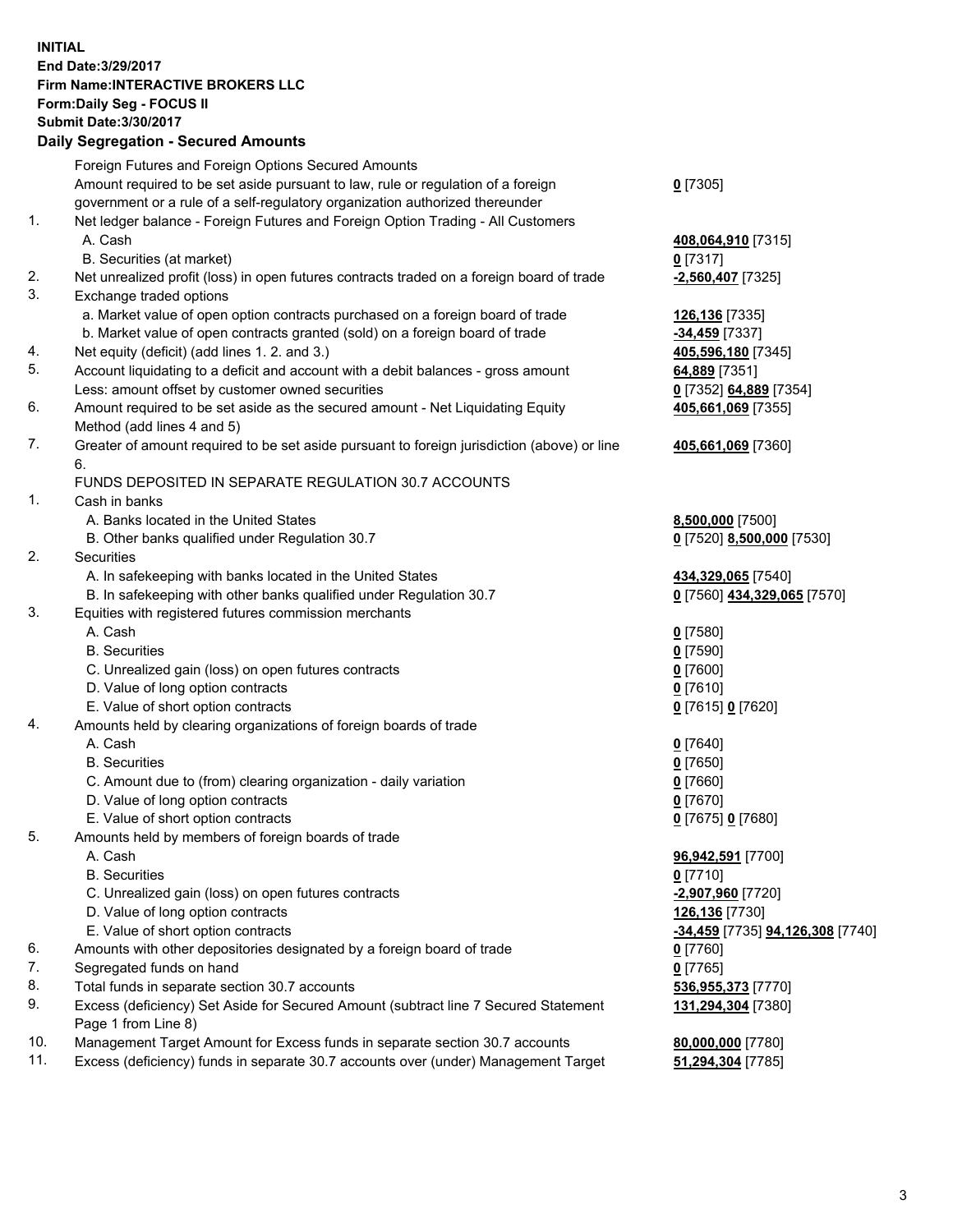**INITIAL End Date:3/29/2017 Firm Name:INTERACTIVE BROKERS LLC Form:Daily Seg - FOCUS II Submit Date:3/30/2017 Daily Segregation - Segregation Statement** SEGREGATION REQUIREMENTS(Section 4d(2) of the CEAct) 1. Net ledger balance A. Cash **3,374,072,997** [7010] B. Securities (at market) **0** [7020] 2. Net unrealized profit (loss) in open futures contracts traded on a contract market **-24,062,890** [7030] 3. Exchange traded options A. Add market value of open option contracts purchased on a contract market **106,487,374** [7032] B. Deduct market value of open option contracts granted (sold) on a contract market **-192,999,056** [7033] 4. Net equity (deficit) (add lines 1, 2 and 3) **3,263,498,425** [7040] 5. Accounts liquidating to a deficit and accounts with debit balances - gross amount **159,862** [7045] Less: amount offset by customer securities **0** [7047] **159,862** [7050] 6. Amount required to be segregated (add lines 4 and 5) **3,263,658,287** [7060] FUNDS IN SEGREGATED ACCOUNTS 7. Deposited in segregated funds bank accounts A. Cash **102,868,640** [7070] B. Securities representing investments of customers' funds (at market) **2,144,666,270** [7080] C. Securities held for particular customers or option customers in lieu of cash (at market) **0** [7090] 8. Margins on deposit with derivatives clearing organizations of contract markets A. Cash **19,972,911** [7100] B. Securities representing investments of customers' funds (at market) **1,337,630,630** [7110] C. Securities held for particular customers or option customers in lieu of cash (at market) **0** [7120] 9. Net settlement from (to) derivatives clearing organizations of contract markets **-70,435** [7130] 10. Exchange traded options A. Value of open long option contracts **106,475,021** [7132] B. Value of open short option contracts **-192,980,925** [7133] 11. Net equities with other FCMs A. Net liquidating equity **0** [7140] B. Securities representing investments of customers' funds (at market) **0** [7160] C. Securities held for particular customers or option customers in lieu of cash (at market) **0** [7170] 12. Segregated funds on hand **0** [7150] 13. Total amount in segregation (add lines 7 through 12) **3,518,562,112** [7180] 14. Excess (deficiency) funds in segregation (subtract line 6 from line 13) **254,903,825** [7190] 15. Management Target Amount for Excess funds in segregation **155,000,000** [7194]

16. Excess (deficiency) funds in segregation over (under) Management Target Amount Excess

**99,903,825** [7198]